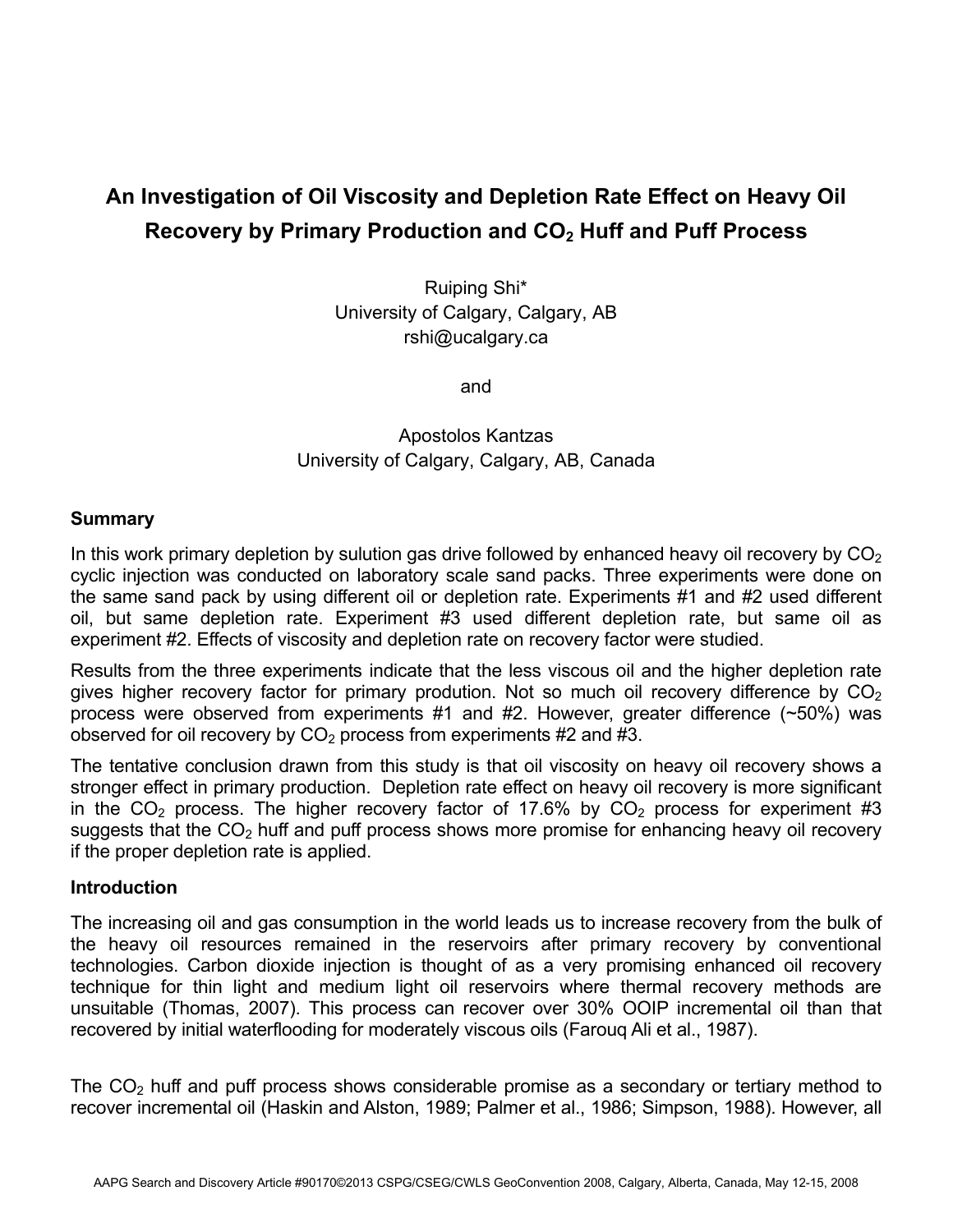these studies were done on conventional oils or moderately viscous oils. We used a  $CO<sub>2</sub>$  huff and puff process for recovering very viscous oil (~18000-30000mPas) in this study.

Enhanced heavy oil recovery by  $CO<sub>2</sub>$  cyclic injection was studied on a sand pack core with diameter of 38mm and length of 228mm. The core was saturated by live oil and a primary depletion experiment was conducted. Then the core was undergone a huff and puff process twice with  $CO<sub>2</sub>$ being the injection fluid. Recovery rates during primary depletion and by  $CO<sub>2</sub>$  cyclic injection were obtained.

## **Method**

The model used for this experiment consists of a copper sleeve with a 38mm ID and 228mm length, packed with sand (average particle diameter: 0.6mm). After cleaning and drying the core, porosity by means of gas expansion and permeability measurements to nitrogen and brine were performed.

After measurement of porosity and permeability to brine, the core was saturated with live oil. Compressibility of the system was also tested. After compressibility tests, the core was undergone primary production by solution gas drive. After primary production,  $CO<sub>2</sub>$  huff and puff process were conducted on the core. The core was pressured up to around 7000kPa by  $CO<sub>2</sub>$ . Then both core inlet and outlet were closed and the core was allowed to stabilize. When the core was stabilized the outlet was opened and prodution started. Data were collected until production stopped.

## **Results and Discussions**

Altogether, three experiments using same core were conducted for this study. The only difference between experiments #1 and #2 is oil viscosity. The dead live oil viscosity used for experiments #1 and #2 are 18100mPas and 28646mPas, respectively. The difference between experiments #2 and #3 is the depletion rate with 0.347kPa/s and 0.116kPa/s, respectively.

The core has porosity of around 36.5% and absolute permeability of 10.5 Darcy. The porosity and permeability results from the three experiments are quite consistent, suggesting the core has been cleaned very well and other results from these three experiments are comparable. The system compressibility is very small, around 0.000027-0.000086psi-1.

All production data for both primary and  $CO<sub>2</sub>$  huff and puff process for the three experiments are shown in Table 1. It can be seen that for experiments #1 and #2, oil recovery in primary production shows great difference (52.9% for the experiment #1 and 36.2% for the experiment #2). Oil recovery from the  $CO<sub>2</sub>$  process shows only 0.5% difference between tests. This suggests the oil viscosity has more effect on primary production. Gas recovery both in primary production and  $CO<sub>2</sub>$  depletion does not show great difference. However, for experiments #2 and #3, not only oil recovery shows great difference, but also gas recovery also shows great difference. In primary production experiment #3 gives 27.5% OOIP recovery, which is much lower than that from experiments #1 and #2. Most significant difference for experiment #3 from the other two experiments is another 17.6% OOIP oil was recovered by the  $CO<sub>2</sub>$  process. The higher  $CO<sub>2</sub>$  production may be the direct effect of depletion rate, but we can not exclude the possibility that this may be due to more oil left after primary production. The higher oil recovery for experiment #3 may suggest that oil recovery by the  $CO<sub>2</sub>$ process is more controlled by proper depletion rate. This is only a tentative conclusion from the three performed experiments. More experiments using different experimental parameters are currently performed to further confirm this conclusion.

Figures 1, 2 and 3 show production profiles for the three experiments, respectively. Only data during the early days of production are shown in this paper.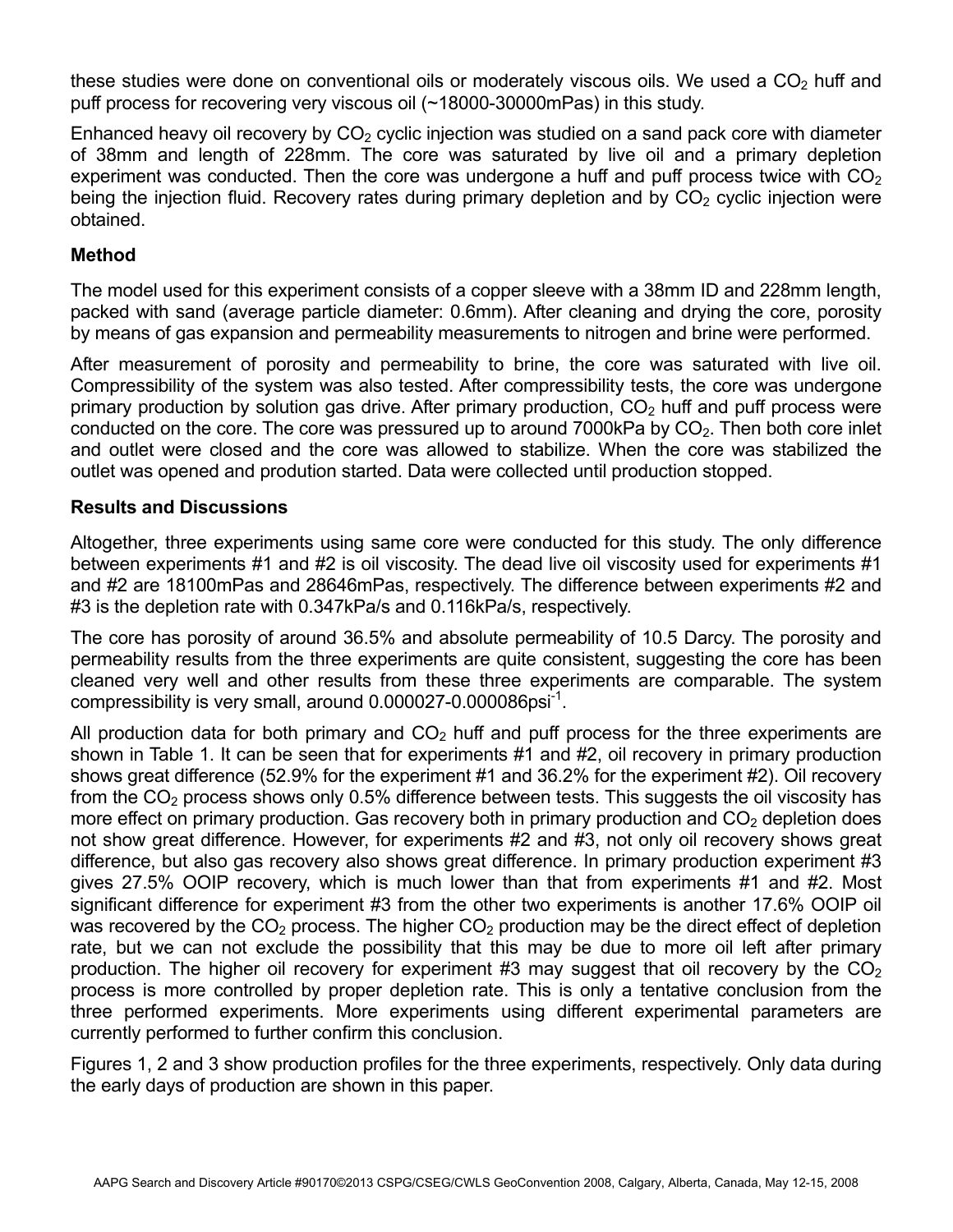

Figure 1: Experiment #1 production profile during primary production (left) and CO2 process (right).



Figure 2: Experiment #2 production profile during primary production (left) and CO2 process (right).



Figure 3: Experiment #3 production profile during primary production (left) and CO2 process (right).